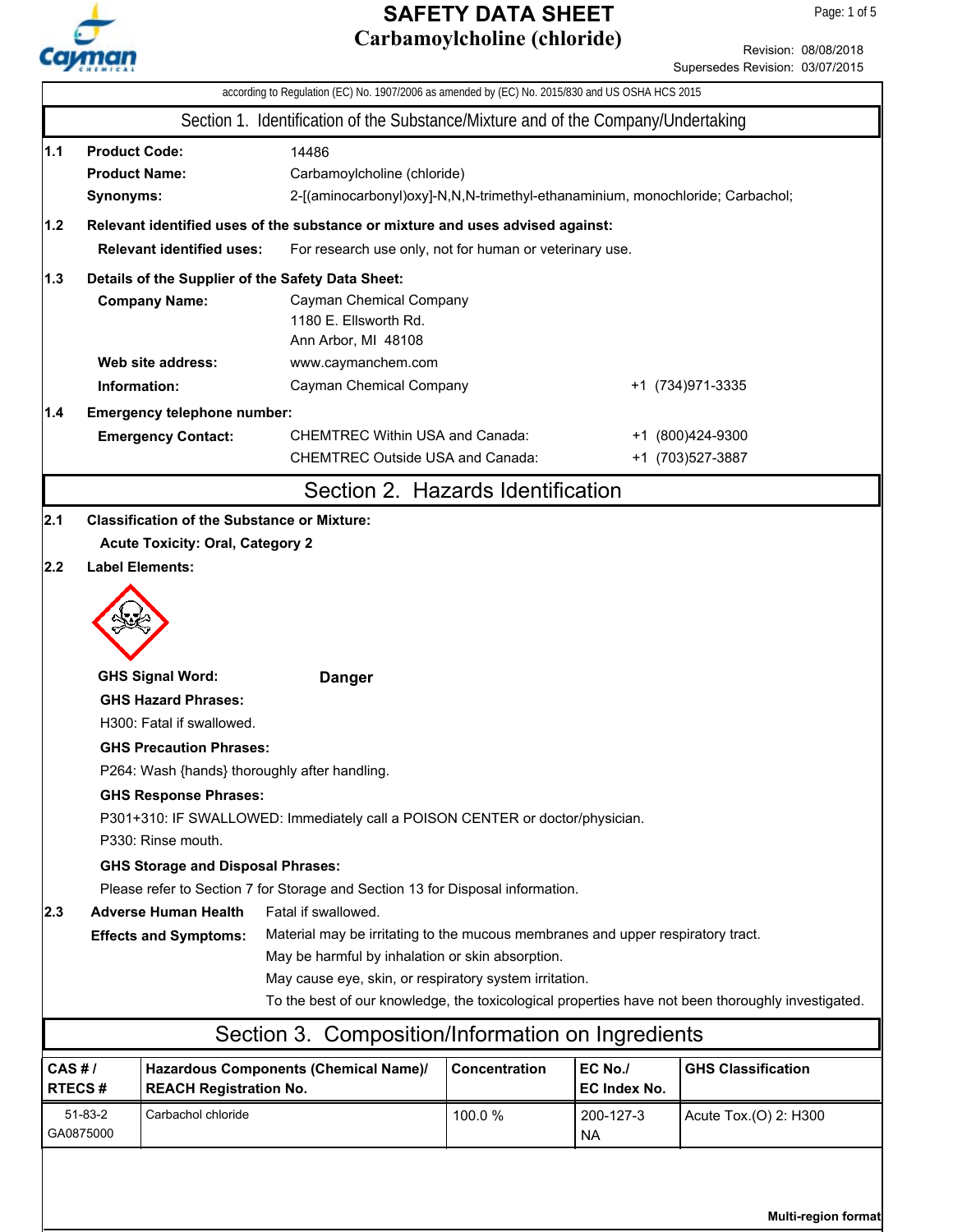

Revision: 08/08/2018 Supersedes Revision: 03/07/2015

|     |                                                                                                                    | Section 4. First Aid Measures                                                                                                                                                                                     |  |  |  |  |
|-----|--------------------------------------------------------------------------------------------------------------------|-------------------------------------------------------------------------------------------------------------------------------------------------------------------------------------------------------------------|--|--|--|--|
| 4.1 | <b>Description of First Aid</b>                                                                                    |                                                                                                                                                                                                                   |  |  |  |  |
|     | <b>Measures:</b>                                                                                                   |                                                                                                                                                                                                                   |  |  |  |  |
|     | In Case of Inhalation:                                                                                             | Remove to fresh air. If not breathing, give artificial respiration or give oxygen by trained personnel.<br>Get immediate medical attention.                                                                       |  |  |  |  |
|     | In Case of Skin Contact:                                                                                           | Immediately wash skin with soap and plenty of water for at least 15 minutes. Remove contaminated<br>clothing. Get medical attention if symptoms occur. Wash clothing before reuse.                                |  |  |  |  |
|     | In Case of Eye Contact:                                                                                            | Hold eyelids apart and flush eyes with plenty of water for at least 15 minutes. Have eyes examined<br>and tested by medical personnel.                                                                            |  |  |  |  |
|     | In Case of Ingestion:                                                                                              | Wash out mouth with water provided person is conscious. Never give anything by mouth to an<br>unconscious person. Get medical attention. Do NOT induce vomiting unless directed to do so by<br>medical personnel. |  |  |  |  |
|     |                                                                                                                    | Section 5. Fire Fighting Measures                                                                                                                                                                                 |  |  |  |  |
| 5.1 | <b>Suitable Extinguishing</b>                                                                                      | Use alcohol-resistant foam, carbon dioxide, water, or dry chemical spray.                                                                                                                                         |  |  |  |  |
|     | Media:                                                                                                             | Use water spray to cool fire-exposed containers.                                                                                                                                                                  |  |  |  |  |
|     |                                                                                                                    | Unsuitable Extinguishing A solid water stream may be inefficient.                                                                                                                                                 |  |  |  |  |
|     | Media:                                                                                                             |                                                                                                                                                                                                                   |  |  |  |  |
| 5.2 | Flammable Properties and No data available.<br>Hazards:                                                            |                                                                                                                                                                                                                   |  |  |  |  |
|     |                                                                                                                    | No data available.                                                                                                                                                                                                |  |  |  |  |
|     | Flash Pt:                                                                                                          | No data.                                                                                                                                                                                                          |  |  |  |  |
|     | <b>Explosive Limits:</b>                                                                                           | LEL: No data.<br>UEL: No data.                                                                                                                                                                                    |  |  |  |  |
|     | <b>Autoignition Pt:</b>                                                                                            | No data.                                                                                                                                                                                                          |  |  |  |  |
| 5.3 |                                                                                                                    | Fire Fighting Instructions: As in any fire, wear self-contained breathing apparatus pressure-demand (NIOSH approved or<br>equivalent), and full protective gear to prevent contact with skin and eyes.            |  |  |  |  |
|     |                                                                                                                    | Section 6. Accidental Release Measures                                                                                                                                                                            |  |  |  |  |
| 6.1 | <b>Protective Precautions,</b>                                                                                     | Avoid raising and breathing dust, and provide adequate ventilation.                                                                                                                                               |  |  |  |  |
|     |                                                                                                                    | Protective Equipment and As conditions warrant, wear a NIOSH approved self-contained breathing apparatus, or respirator,                                                                                          |  |  |  |  |
|     | <b>Emergency Procedures:</b>                                                                                       | and appropriate personal protection (rubber boots, safety goggles, and heavy rubber gloves).                                                                                                                      |  |  |  |  |
| 6.2 | <b>Environmental</b>                                                                                               | Take steps to avoid release into the environment, if safe to do so.                                                                                                                                               |  |  |  |  |
|     | <b>Precautions:</b>                                                                                                |                                                                                                                                                                                                                   |  |  |  |  |
| 6.3 |                                                                                                                    | Methods and Material For Contain spill and collect, as appropriate.                                                                                                                                               |  |  |  |  |
|     | Containment and Cleaning Transfer to a chemical waste container for disposal in accordance with local regulations. |                                                                                                                                                                                                                   |  |  |  |  |
|     | Up:                                                                                                                |                                                                                                                                                                                                                   |  |  |  |  |
|     |                                                                                                                    | Section 7. Handling and Storage                                                                                                                                                                                   |  |  |  |  |
| 7.1 |                                                                                                                    | Precautions To Be Taken Avoid breathing dust/fume/gas/mist/vapours/spray.                                                                                                                                         |  |  |  |  |
|     | in Handling:                                                                                                       | Avoid prolonged or repeated exposure.                                                                                                                                                                             |  |  |  |  |
| 7.2 |                                                                                                                    | Precautions To Be Taken Keep container tightly closed.                                                                                                                                                            |  |  |  |  |
|     | in Storing:                                                                                                        | Store in accordance with information listed on the product insert.                                                                                                                                                |  |  |  |  |
|     |                                                                                                                    | Section 8. Exposure Controls/Personal Protection                                                                                                                                                                  |  |  |  |  |
| 8.1 | <b>Exposure Parameters:</b>                                                                                        |                                                                                                                                                                                                                   |  |  |  |  |
|     |                                                                                                                    |                                                                                                                                                                                                                   |  |  |  |  |

**Multi-region format**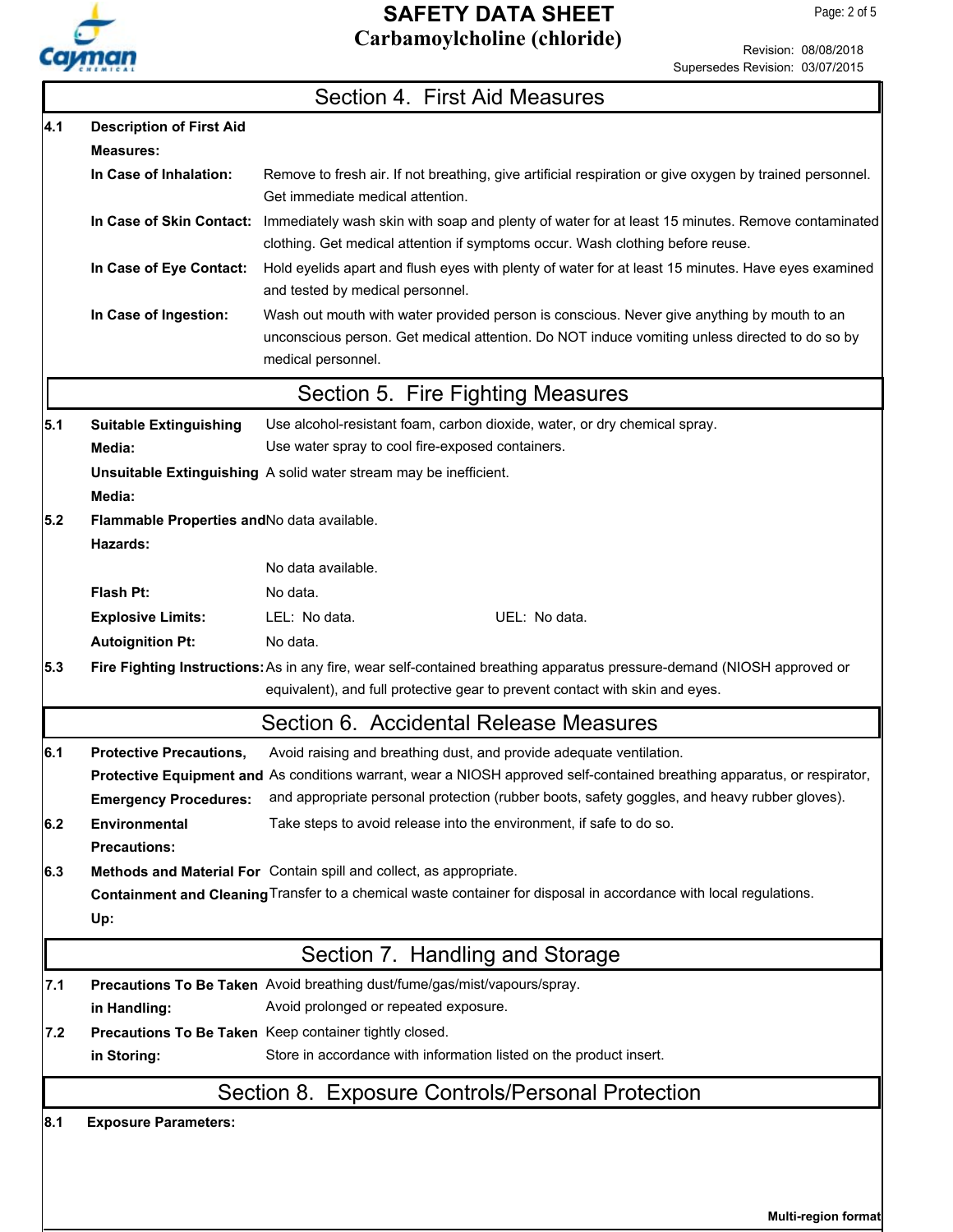

**Multi-region format**

|       |                                                       | Carbamoylcholine (chloride)                                                                           | Revision: 08/08/2018 |
|-------|-------------------------------------------------------|-------------------------------------------------------------------------------------------------------|----------------------|
| Colm  |                                                       | Supersedes Revision: 03/07/2015                                                                       |                      |
| 8.2   | <b>Exposure Controls:</b>                             |                                                                                                       |                      |
| 8.2.1 | <b>Engineering Controls</b>                           | Use process enclosures, local exhaust ventilation, or other engineering controls to control airborne  |                      |
|       | (Ventilation etc.):                                   | levels below recommended exposure limits.                                                             |                      |
| 8.2.2 | <b>Personal protection equipment:</b>                 |                                                                                                       |                      |
|       | <b>Eye Protection:</b>                                | Safety glasses                                                                                        |                      |
|       | <b>Protective Gloves:</b>                             | Compatible chemical-resistant gloves                                                                  |                      |
|       | Other Protective Clothing: Lab coat                   |                                                                                                       |                      |
|       | <b>Respiratory Equipment</b>                          | NIOSH approved respirator, as conditions warrant.                                                     |                      |
|       | (Specify Type):                                       |                                                                                                       |                      |
|       | Work/Hygienic/Maintenan Do not take internally.       |                                                                                                       |                      |
|       | ce Practices:                                         | Facilities storing or utilizing this material should be equipped with an eyewash and a safety shower. |                      |
|       |                                                       | Wash thoroughly after handling.                                                                       |                      |
|       |                                                       | No data available.                                                                                    |                      |
|       |                                                       | Section 9. Physical and Chemical Properties                                                           |                      |
| 9.1   | Information on Basic Physical and Chemical Properties |                                                                                                       |                      |
|       | <b>Physical States:</b>                               | [ ] Liquid<br>[X] Solid<br>[ ] Gas                                                                    |                      |
|       | <b>Appearance and Odor:</b>                           | A crystalline solid                                                                                   |                      |
|       | pH:                                                   | No data.                                                                                              |                      |
|       | <b>Melting Point:</b>                                 | 200.00 C                                                                                              |                      |
|       | <b>Boiling Point:</b>                                 | No data.                                                                                              |                      |
|       | Flash Pt:                                             | No data.                                                                                              |                      |
|       | <b>Evaporation Rate:</b>                              | No data.                                                                                              |                      |
|       | Flammability (solid, gas):                            | No data available.                                                                                    |                      |
|       | <b>Explosive Limits:</b>                              | LEL: No data.<br>UEL: No data.                                                                        |                      |
|       | Vapor Pressure (vs. Air or mm                         | No data.                                                                                              |                      |
|       | $Hg$ ):                                               |                                                                                                       |                      |
|       | Vapor Density (vs. Air = 1):                          | No data.                                                                                              |                      |
|       | Specific Gravity (Water = 1):                         | No data.                                                                                              |                      |
|       | <b>Solubility in Water:</b>                           | No data.                                                                                              |                      |
|       | <b>Solubility Notes:</b>                              | $\sim$ 0.5 mg/ml in PBS (pH 7.2); $\sim$ 0.1 mg/ml in DMSO;                                           |                      |
|       | <b>Octanol/Water Partition</b>                        | No data.                                                                                              |                      |
|       | <b>Coefficient:</b>                                   |                                                                                                       |                      |
|       | <b>Autoignition Pt:</b>                               | No data.                                                                                              |                      |
|       | <b>Decomposition Temperature:</b>                     | No data.                                                                                              |                      |
|       | <b>Viscosity:</b>                                     | No data.                                                                                              |                      |
| 9.2   | <b>Other Information</b>                              |                                                                                                       |                      |
|       | <b>Percent Volatile:</b>                              | No data.                                                                                              |                      |
|       | <b>Molecular Formula &amp; Weight:</b>                | C6H15N2O2 • CI<br>182.7                                                                               |                      |
|       |                                                       |                                                                                                       |                      |
|       |                                                       |                                                                                                       |                      |
|       |                                                       |                                                                                                       |                      |
|       |                                                       |                                                                                                       |                      |
|       |                                                       |                                                                                                       |                      |
|       |                                                       |                                                                                                       |                      |
|       |                                                       |                                                                                                       |                      |
|       |                                                       |                                                                                                       |                      |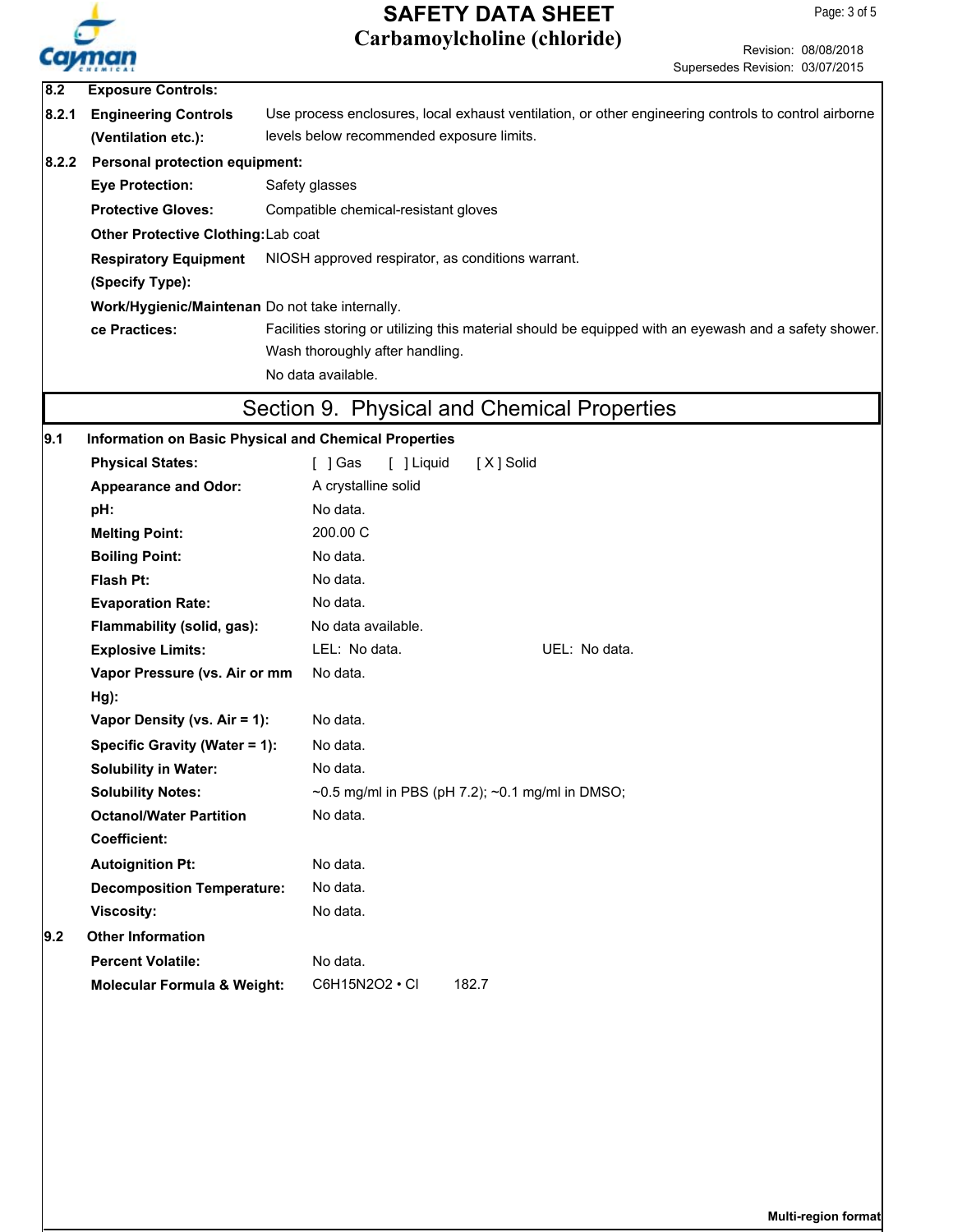

|                                 | Revision: 08/08/2018 |
|---------------------------------|----------------------|
| Supersedes Revision: 03/07/2015 |                      |

|                                                                                              |                                                                                          |                               |                                                     |                                                                                              |                     |               | oupcrocuco i tevisioni. Obierrzeno |             |  |  |
|----------------------------------------------------------------------------------------------|------------------------------------------------------------------------------------------|-------------------------------|-----------------------------------------------------|----------------------------------------------------------------------------------------------|---------------------|---------------|------------------------------------|-------------|--|--|
|                                                                                              |                                                                                          |                               |                                                     | Section 10. Stability and Reactivity                                                         |                     |               |                                    |             |  |  |
| 10.1                                                                                         | <b>Reactivity:</b>                                                                       |                               | No data available.                                  |                                                                                              |                     |               |                                    |             |  |  |
| 10.2                                                                                         | Stability:                                                                               |                               | Unstable [ ]                                        | Stable [X]                                                                                   |                     |               |                                    |             |  |  |
| 10.3                                                                                         |                                                                                          | <b>Stability Note(s):</b>     |                                                     | Stable if stored in accordance with information listed on the product insert.                |                     |               |                                    |             |  |  |
|                                                                                              | <b>Polymerization:</b>                                                                   |                               | Will occur [ ]                                      | Will not occur [X]                                                                           |                     |               |                                    |             |  |  |
| 10.4                                                                                         |                                                                                          | <b>Conditions To Avoid:</b>   | No data available.                                  |                                                                                              |                     |               |                                    |             |  |  |
| 10.5                                                                                         |                                                                                          |                               | Incompatibility - Materials strong oxidizing agents |                                                                                              |                     |               |                                    |             |  |  |
|                                                                                              | To Avoid:                                                                                |                               |                                                     |                                                                                              |                     |               |                                    |             |  |  |
| 10.6                                                                                         | <b>Hazardous</b>                                                                         |                               | No data available.                                  |                                                                                              |                     |               |                                    |             |  |  |
|                                                                                              |                                                                                          | Decomposition or              |                                                     |                                                                                              |                     |               |                                    |             |  |  |
|                                                                                              | <b>Byproducts:</b>                                                                       |                               |                                                     |                                                                                              |                     |               |                                    |             |  |  |
|                                                                                              |                                                                                          |                               |                                                     | Section 11. Toxicological Information                                                        |                     |               |                                    |             |  |  |
| 11.1                                                                                         | Information on                                                                           |                               |                                                     | The toxicological effects of this product have not been thoroughly studied.                  |                     |               |                                    |             |  |  |
|                                                                                              |                                                                                          | <b>Toxicological Effects:</b> |                                                     | Carbamoylcholine (chloride) - Toxicity Data: Oral LD50 (mouse): 15 mg/kg;                    |                     |               |                                    |             |  |  |
|                                                                                              |                                                                                          | <b>Chronic Toxicological</b>  |                                                     | Only select Registry of Toxic Effects of Chemical Substances (RTECS) data is presented here. |                     |               |                                    |             |  |  |
|                                                                                              | Effects:                                                                                 |                               |                                                     | See actual entry in RTECS for complete information.                                          |                     |               |                                    |             |  |  |
|                                                                                              |                                                                                          |                               |                                                     | Carbamoylcholine (chloride) RTECS Number: GA0875000                                          |                     |               |                                    |             |  |  |
| CAS#                                                                                         |                                                                                          |                               | <b>Hazardous Components (Chemical Name)</b>         |                                                                                              | <b>NTP</b>          | <b>IARC</b>   | <b>ACGIH</b>                       | <b>OSHA</b> |  |  |
|                                                                                              | 51-83-2                                                                                  | Carbachol chloride            |                                                     |                                                                                              | n.a.                | n.a.          | n.a.                               | n.a.        |  |  |
|                                                                                              |                                                                                          |                               |                                                     | Section 12. Ecological Information                                                           |                     |               |                                    |             |  |  |
| 12.1                                                                                         | <b>Toxicity:</b>                                                                         |                               | Avoid release into the environment.                 |                                                                                              |                     |               |                                    |             |  |  |
|                                                                                              |                                                                                          |                               |                                                     | Runoff from fire control or dilution water may cause pollution.                              |                     |               |                                    |             |  |  |
| 12.2                                                                                         | <b>Persistence and</b>                                                                   |                               | No data available.                                  |                                                                                              |                     |               |                                    |             |  |  |
|                                                                                              | Degradability:                                                                           |                               |                                                     |                                                                                              |                     |               |                                    |             |  |  |
| 12.3                                                                                         |                                                                                          | <b>Bioaccumulative</b>        | No data available.                                  |                                                                                              |                     |               |                                    |             |  |  |
|                                                                                              | Potential:                                                                               |                               |                                                     |                                                                                              |                     |               |                                    |             |  |  |
| 12.4                                                                                         | No data available.<br><b>Mobility in Soil:</b>                                           |                               |                                                     |                                                                                              |                     |               |                                    |             |  |  |
| 12.5                                                                                         |                                                                                          |                               | <b>Results of PBT and vPvB</b> No data available.   |                                                                                              |                     |               |                                    |             |  |  |
|                                                                                              | assessment:                                                                              |                               |                                                     |                                                                                              |                     |               |                                    |             |  |  |
| 12.6                                                                                         |                                                                                          | Other adverse effects:        | No data available.                                  |                                                                                              |                     |               |                                    |             |  |  |
|                                                                                              | Section 13. Disposal Considerations                                                      |                               |                                                     |                                                                                              |                     |               |                                    |             |  |  |
| 13.1                                                                                         | Waste Disposal Method: Dispose in accordance with local, state, and federal regulations. |                               |                                                     |                                                                                              |                     |               |                                    |             |  |  |
|                                                                                              | Section 14. Transport Information                                                        |                               |                                                     |                                                                                              |                     |               |                                    |             |  |  |
| 14.1                                                                                         | <b>LAND TRANSPORT (US DOT):</b>                                                          |                               |                                                     |                                                                                              |                     |               |                                    |             |  |  |
| Toxic solid, organic, n.o.s. (Carbamoylcholine chloride)<br><b>DOT Proper Shipping Name:</b> |                                                                                          |                               |                                                     |                                                                                              |                     |               |                                    |             |  |  |
| <b>DOT Hazard Class:</b>                                                                     |                                                                                          |                               | 6.1                                                 | <b>POISON</b>                                                                                |                     |               |                                    |             |  |  |
| <b>UN/NA Number:</b>                                                                         |                                                                                          | 2811                          |                                                     | <b>Packing Group:</b>                                                                        |                     | $\mathbf{II}$ |                                    |             |  |  |
|                                                                                              |                                                                                          |                               |                                                     |                                                                                              |                     |               |                                    |             |  |  |
|                                                                                              |                                                                                          |                               |                                                     |                                                                                              |                     |               |                                    |             |  |  |
|                                                                                              |                                                                                          |                               | POISON                                              |                                                                                              |                     |               |                                    |             |  |  |
|                                                                                              |                                                                                          |                               |                                                     |                                                                                              |                     |               |                                    |             |  |  |
|                                                                                              |                                                                                          |                               |                                                     |                                                                                              |                     |               |                                    |             |  |  |
|                                                                                              |                                                                                          |                               |                                                     |                                                                                              |                     |               |                                    |             |  |  |
|                                                                                              |                                                                                          |                               |                                                     |                                                                                              | Multi-region format |               |                                    |             |  |  |